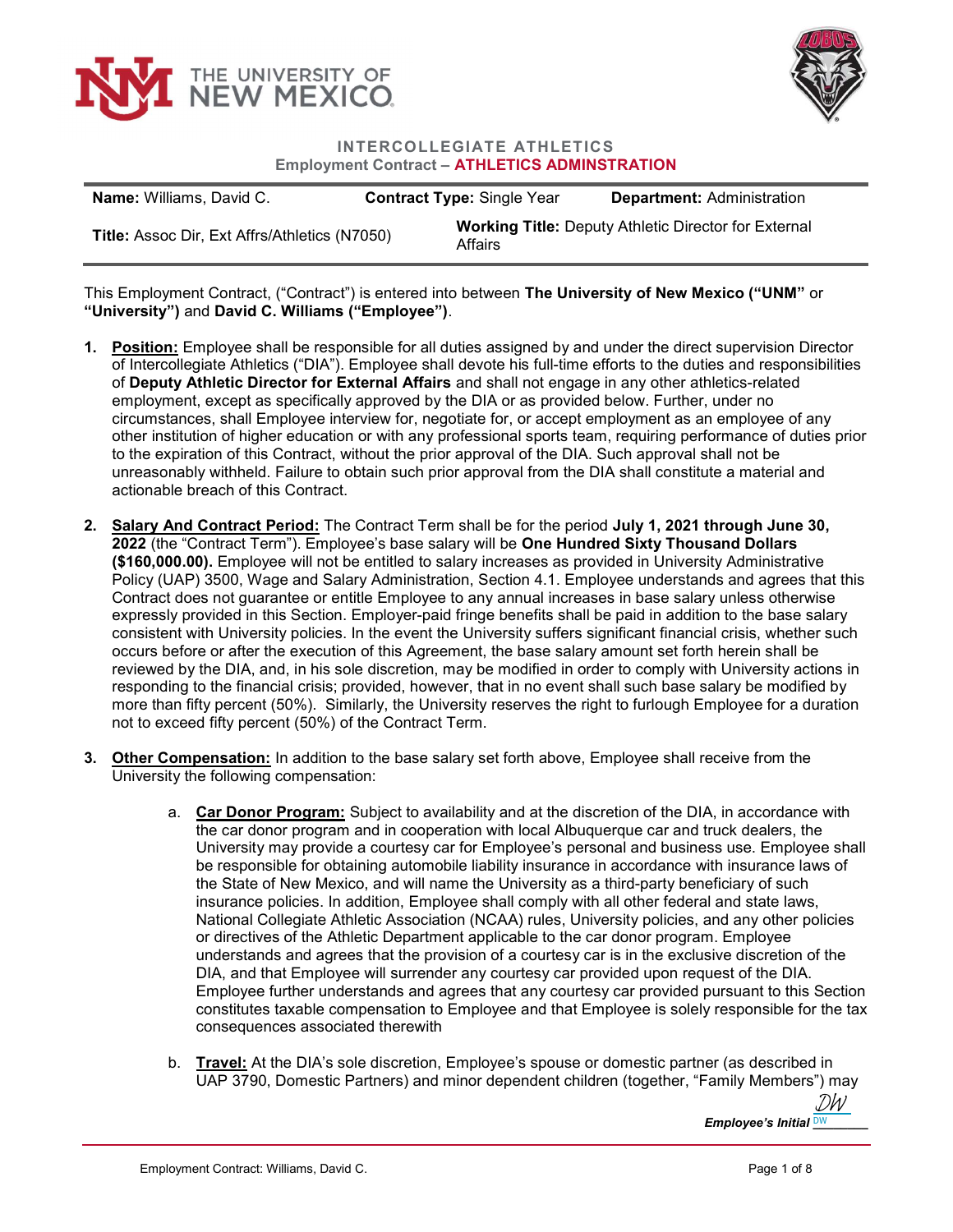be added to the official University travel party for regular season away and post-season games within the continental United States. Travel costs for Family Members (including but not limited to costs of transportation, lodging, food and incidentals) shall be at Employee's expense, unless determined by the DIA, in his sole discretion, that funds and logistics allow for the University to provide for any or all of such costs. Employee understands and agrees that any value received by Employee under this provision likely is taxable compensation to Employee, and that Employee is solely responsible for the tax consequences associated therewith.

c. Country Club Membership: Subject to availability and at the discretion of the DIA, Employee will be provided one (1) membership in a country club designated by the DIA. The Athletics Department agrees to cover the cost of membership fees, and Employee agrees to pay for all personal expenses incurred in the use of the membership. Membership as contemplated by this Section includes golf and other privileges provided by the club selected, typically but not always including tennis and pool privileges. Employee understands and agrees that the value of this membership is likely taxable compensation and that Employee is solely responsible for the tax consequences associated therewith.

Employee understands agrees that all compensation set forth in this Section is subject to compliance with University policies and procedures, the Mountain West Conference (MWC) rules and regulations, and the NCAA policies and procedures.

- 4. Incentive Salary: An incentive payment is a direct payment over and above the Employee's base salary, in an amount to be determined by the DIA subject to the approval of the University President or designee and subject to availability of funds. Employee is eligible for an incentive payment upon achieving performance criteria established by the DIA in his exclusive discretion, and which are subject to annual review and revision by the DIA. Employee will be eligible for such incentive salary payments after completing the Contract Term in which the incentive is earned. Incentive payments, if any, will be paid no later than ninety (90) days after the end the Contract Term. In order to be eligible for incentive payments under this provision, Employee must be currently employed by the University at the time that the incentive payment is due. Employee understands and agrees that incentive payments, if any, are taxable compensation to Employee and that Employee is solely responsible for the tax consequences associated therewith.
- 5. Independent Income: Subject to compliance with Athletics Department, University, MWC and NCAA policies, as currently in force and from time to time amended, and with advance written permission of the DIA, Employee may earn other athletics-related income during the period of this Contract only as set forth below. Employee understands and agrees that such activities are independent of Employee's University employment and the University shall have no liability or responsibility for any claims arising therefrom. Employee agrees to indemnify the University and hold it harmless from any claims arising out of any independent contractual or other business and/or employment arrangements with third parties. Employee's advance written requests pursuant to this Section shall include the sources and amounts of any independent income contemplated by this Section. Employee understands and agrees that Employee is solely responsible for any tax liability associated with such activities.

With the written permission of the DIA, Employee may organize and conduct or be employed by a camp, clinic, lessons, or sports league pursuant to the Athletics Department's summer camp policy. Employee understands and agrees to comply with all generally applicable University policies, NCAA and MWC rules, as well as the terms UNM Athletics' Camp Manual Policy and Procedures provided by the UNM Athletics Compliance office. Employee acknowledges that these policies, procedures and rules include, but are not limited to policies and rules regarding: licensing of University logos, trademarks, copyrighted material and the images and likenesses of University students and employees; income reporting; background checks; minors on campus; discrimination and harassment; and the appropriate use of University facilities. These activities are performed in addition to Employee's assigned duties and responsibilities, and shall not interfere with those assigned duties and responsibilities. Employee shall receive no compensation from the University in connection with these activities. Employee understands and agrees that Employee is solely responsible for any tax liability associated with such activities and that the University shall have no liability or responsibility for any claims arising therefrom. Employee shall be responsible for obtaining general liability insurance in

Employee's Initial <u>DW\_\_\_\_\_\_</u> [DW](https://secure.na2.echosign.com/verifier?tx=CBJCHBCAABAAiNy1Fm5d1bfjwRi0e9XxeUjXQKE8q880)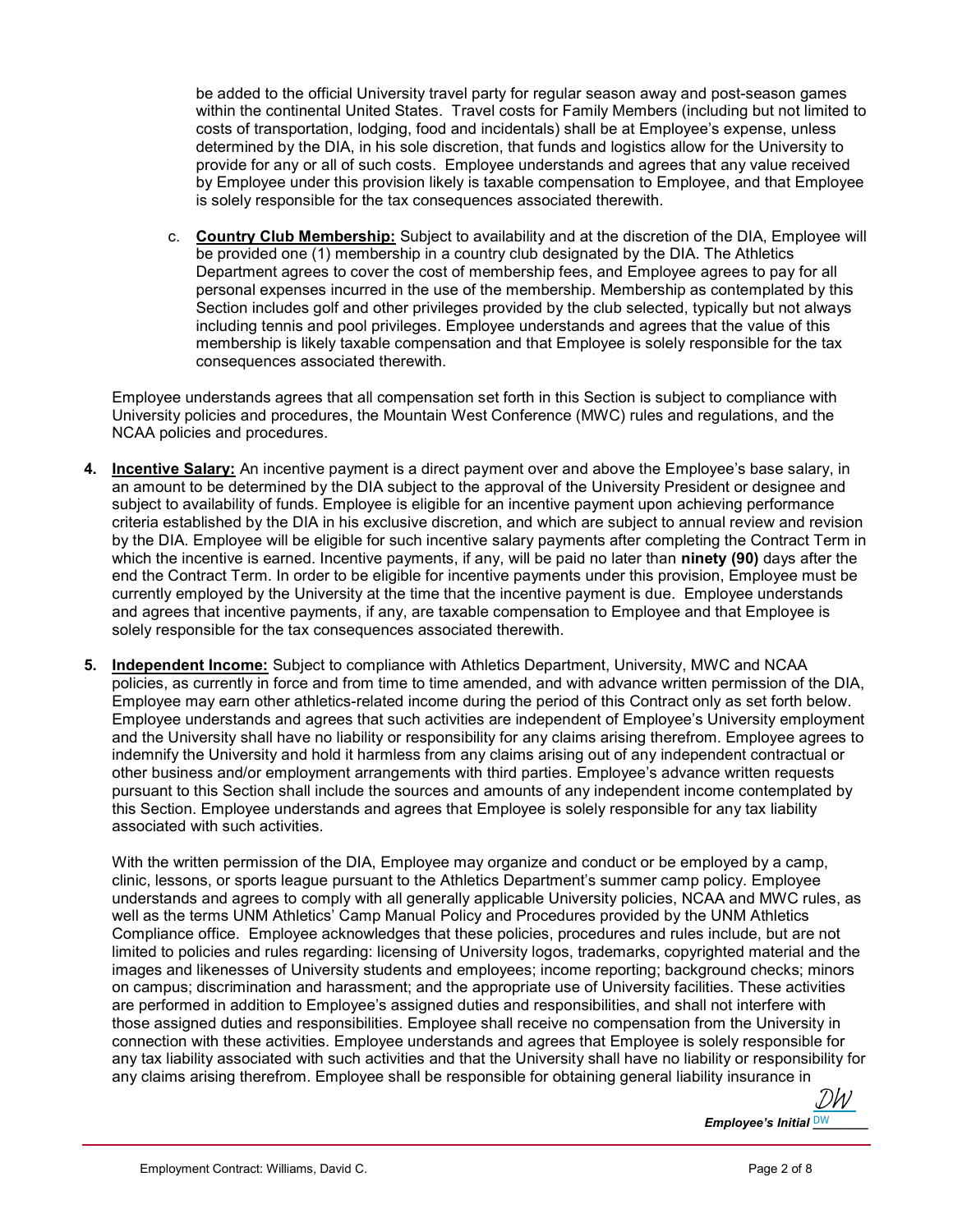accordance with insurance laws of the State of New Mexico, and will name the University as a third-party beneficiary of such insurance policies. Employee agrees to indemnify the University and hold it harmless from any claims arising out of any camp-related activities.

- 6. Duties and Responsibilities: Under the supervision and direction of the DIA, Employee shall be responsible for assisting the DIA to achieve, in an efficient and effective manner, the goals and objectives of the Department of Intercollegiate Athletics as established by the DIA. Said goals and achievements shall be in concert with the mission of the Department of Intercollegiate Athletics and the University, including the planning development, implementation and maintenance of an NCAA Division I athletics program that is characterized by excellence, exemplified by academic achievement and development of character, maturity and a sense of fair play in athletics. To that end:
	- a. Employee shall perform duties and responsibilities under this Contract to the reasonable satisfaction of the DIA, including but not limited to, overseeing assigned sports programs by advising coaching staff in the recruitment coaching and instruction of student athletes of student athletes consistent with all NCAA and MWC regulations, as well as all responsibilities normally associated with and performed by a sports administrator in a NCAA Division I athletics program at a member institution of the Mountain West Conference or other major NCAA Division I institution. Employee agrees to maintain a courteous and collegial working relationship with Athletics Department and University staff and faculty.
	- b. Employee shall require and use his best efforts to ensure that institutional control over assigned departments is sustained through the development, implementation and maintenance of a vigorous and effective program for compliance with all NCAA, MWC regulations and bylaws, and all policies of the University.
	- c. Employee shall act and speak positively about the University and the University's athletic programs in private and public forums.
	- d. Employee shall perform his duties and responsibilities while comporting himself at all times in a professional and personal manner consistent with good sportsmanship and with the high moral, ethical and academic standards of the University and the Department, the MWC, and the NCAA.
	- e. At no time shall Employee be involved in discreditable conduct that is inconsistent with professional standards of the University, or that is seriously prejudicial to the best interests of the University, or that violates the University's mission in a substantive manner.
	- f. Employee shall exercise due care such that any personnel under his responsibility or supervision shall comport themselves in a similar manner.
	- g. Employee shall make every reasonable effort to assist those responsible  $(e.g., Head Coaches)$ to ensure that all student athletes' academic requirements are met in cooperation with and in support of the University faculty and administration.
	- h. Employee recognizes and supports the importance to the University of its academic policies, standards and requirements and Employee hereby agrees to abide by and support these and any future academic standards adopted by the University, in all aspects of his duties and set forth herein.
	- i. Employee shall not disclose or use any secret, proprietary, or confidential information about the University or its business affairs or activities, all of which shall be deemed "confidential information," except during the term hereof and then only for the benefit of the University.
	- j. Employee, as a recognized and notable spokesperson for intercollegiate athletics and education, shall support the University administration mission, policies and decisions, in all of his dealing and activities with the public

Employee's Initial <u>DW\_\_\_\_\_\_</u> [DW](https://secure.na2.echosign.com/verifier?tx=CBJCHBCAABAAiNy1Fm5d1bfjwRi0e9XxeUjXQKE8q880)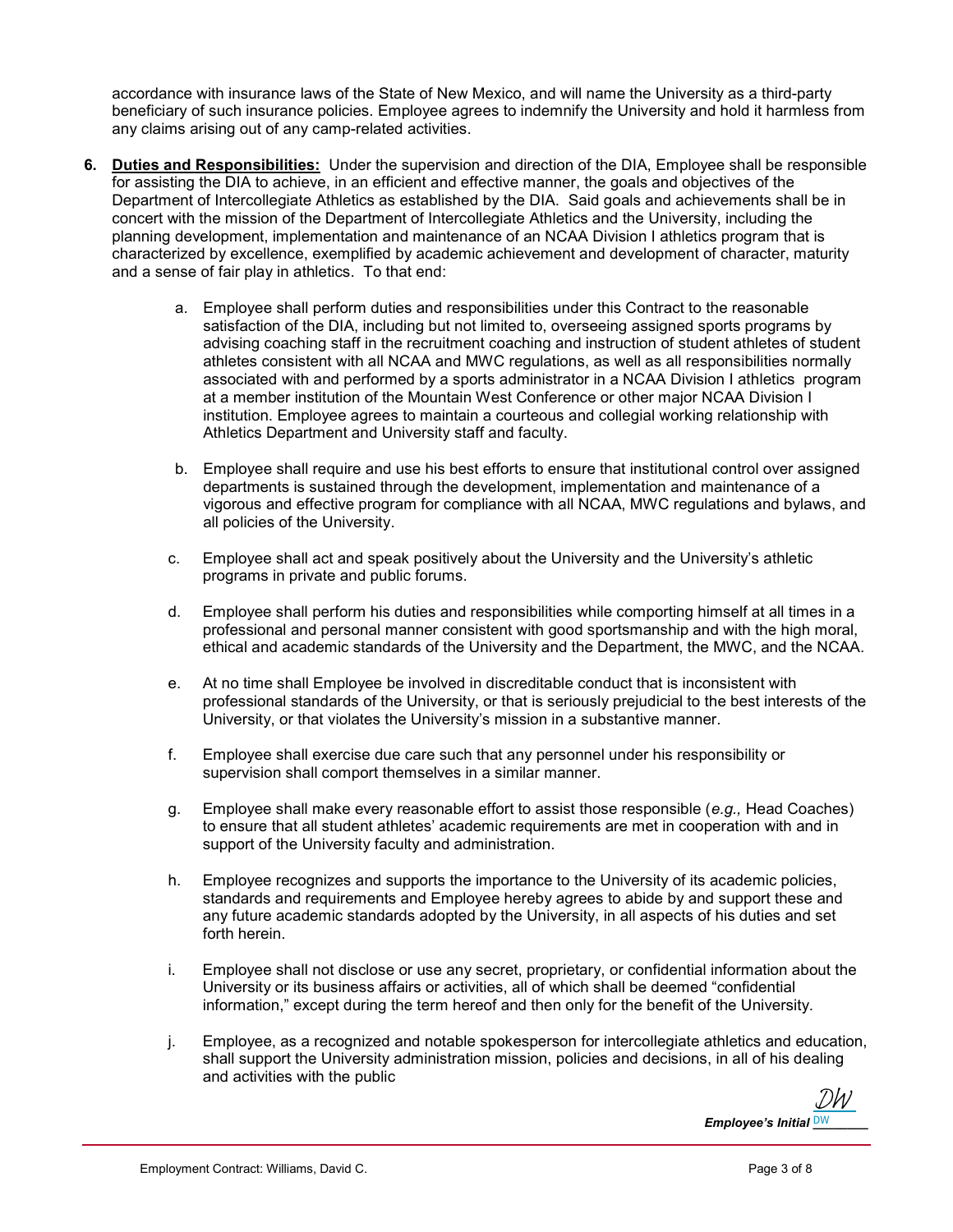7. Conduct of Athletics Personnel: Employee, hired to administer assigned departments that support intercollegiate athletics, shall act with honesty and sportsmanship at all times in promoting the honor and dignity of fair play in the context of the high standards associated with collegiate competitive sports. Employee understands and agrees that honesty and sportsmanship at all times, and the promotion of the honor and dignity of fair play in the context of the high standards associated with collegiate competitive sports, are material to this Contract, and that any conduct that undermines these values may be grounds for discipline, which can include termination for cause in accordance with Section 11.

Employee acknowledges that negative statements concerning the Athletics Department, the University, and the State of New Mexico made to the media or in public may be detrimental to recruiting, fundraising, and the morale of coaches, staff and student athletes and the reputation of the University. Therefore, Employee agrees that Employee is highly encouraged that whenever appropriate and in a timely manner, will first direct any complaint or criticism that Employee may have of a particular University Sports Program, the Athletics Department or the University to the DIA before directing the complaint or criticism to anyone else. This shall not prohibit Employee from making communications protected by whistleblower laws. Further, Employee shall make reasonable efforts to project a positive image with respect to the University and Athletics Department. Any conduct that disparages the Athletics Department or the University may be grounds for discipline, which can include termination for cause in accordance with Section 11.

Employee shall not engage in activities or conduct injurious to the reputation of the University, including without limitation, repeatedly conveying to one person, or conveying to an assembled public group, negative information concerning the University.

- 8. Unethical Conduct: Employee will refrain from unethical conduct. Unethical conduct may include, but is not limited to, the following examples of misconduct:
	- a. Refusal to furnish information relevant to an investigation of a possible violation of an NCAA regulation when requested to do so by the NCAA or the University;
	- b. Knowing involvement in arranging for fraudulent academic credit or false transcripts for a prospective or an enrolled student-athlete;
	- c. Knowing involvement in offering or providing a prospective or an enrolled student-athlete an improper inducement or extra benefit or improper financial aid;
	- d. Knowingly furnishing the NCAA or the University false or misleading information concerning Employee's involvement in or knowledge of matters relevant to a possible violation of an NCAA regulation:
	- e. Receipt of benefits by Employee for facilitation or arranging a meeting between a student-athlete and an agent, financial advisor, or a representative of an agent or advisor (e.g., "runner");
	- f. Refusal to furnish information relevant to an investigation of a possible violation of federal or state law or University policy when requested to do so by lawfully authorized federal or state agents or University officials or when otherwise required to report under University policy; or
	- g. Refusal to comply with regulatory or policy requirements, including but not limited to the reporting requirements imposed by the Jeanne Clery Disclosure of Campus Security Policy and Campus Crime Statistics Act, Title IX of the Education Amendments of 1972 (the "Clery Act"), and any and all University policies relating thereto.

Employee's agreement to refrain from unethical conduct is a material term of Employee's employment and this Contract. Employee expressly understands and acknowledges that unethical conduct is sufficient justification for Termination of Contract for Cause as described in Section 11.

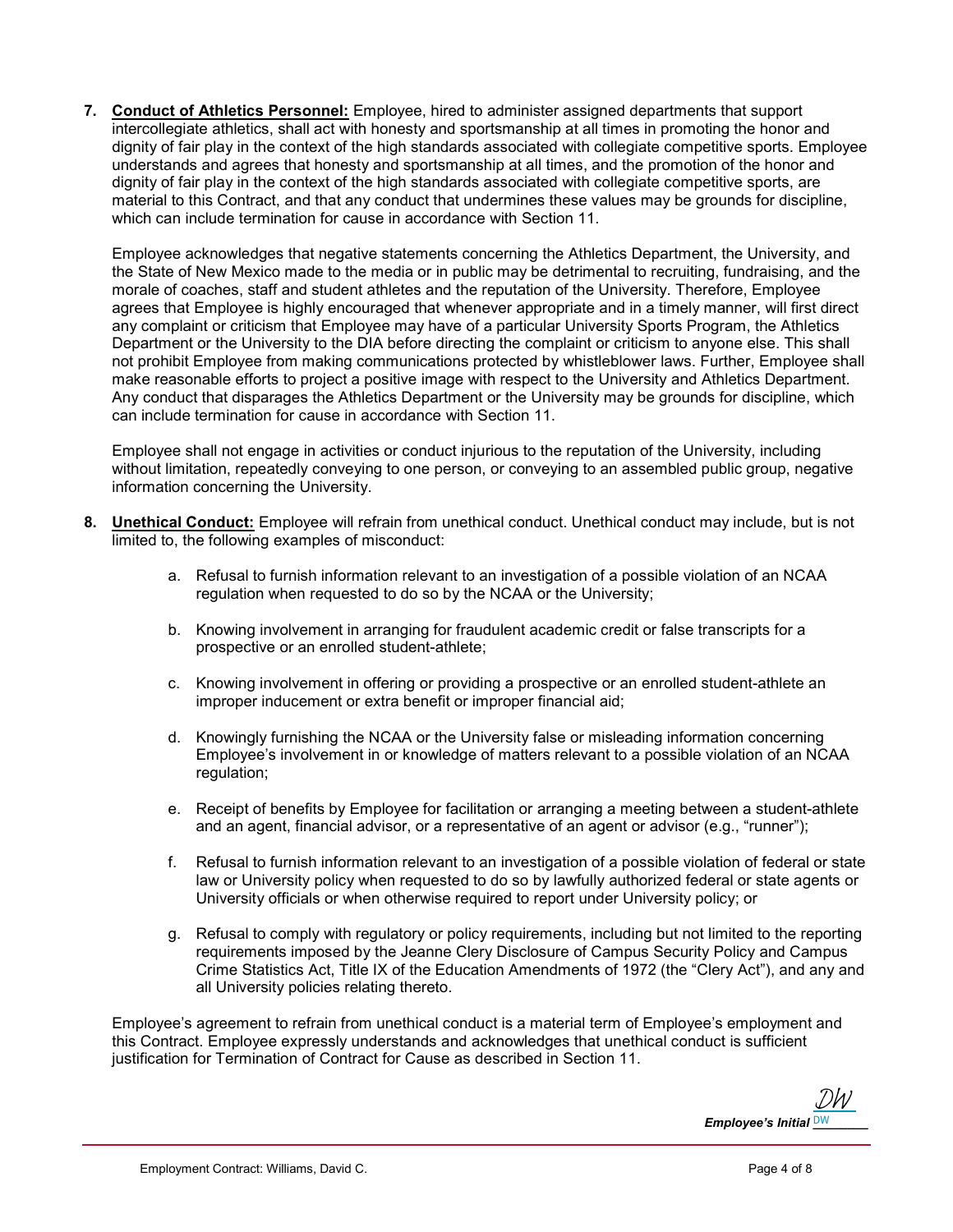9. Compliance With Laws, Policies, Rules and Regulations: Employee shall be responsible for being fully knowledgeable of, and being in full compliance with, the policies, rules, and regulations of the University, the MWC, or any other conference with which the University may elect to affiliate, the NCAA (as they are currently in force and as they are amended from time to time), as well as applicable federal laws, including but not limited to the Clery Act; Title IX of the Education Amendments of 1972; applicable New Mexico laws; and University policies regarding crime reporting and sexual harassment, including, but not limited to sexual harassment, sexual misconduct, and sexual violence. Employee shall immediately report any apparent or confirmed violations of the above laws, policies, rules, and regulations occurring in the department to the university's compliance staff, the DIA, or UNM's Division of Human Resources, as well as other University official/departments as may be required by University policy. Upon receiving any information about a person who has experienced sexual misconduct, harassment, sexual assault or other sexual violence, Employee shall also report the information to UNM's Office of Equal Opportunity (OEO) within 24 hours, or as soon as reasonably practicable, by calling OEO at 505-277-5251 or by email at oeo@unm.edu. Failure by Employee to report immediately to the University's athletics compliance staff and, as appropriate the DIA or other responsible University official/department, any alleged violations of University, MWC or NCAA policies, rules or regulations by Employee or, upon becoming aware of violations by any coaches, staff members, studentathletes, or other persons under Employee's supervision that become known to Employee, which failure, in the reasonable opinion of the DIA (i) creates material risk for the University or Program or (ii) negatively affects the University or the Program in a material manner, shall subject Employee to disciplinary or corrective action as set forth in the NCAA enforcement procedure. Such failure to report shall also subject Employee to immediate suspension, at the University's sole discretion, for a period of time without pay, or termination as described in Section 11.

If the University determines that Employee is in violation of MWC or NCAA rules and regulations while employed by the University, or was in violation of NCAA or conference rules and regulations during prior employment at another NCAA member institution, Employee shall be subject to disciplinary or corrective action as set forth in the NCAA enforcement procedure and may be suspended without pay by the University at the University's reasonable discretion for a period of time not to exceed ninety (90) days, or terminated as described in Section 11. If Employee fails to meet his obligations as stated in this Section or fails to complete any University-required training within six (6) months of the beginning of Employee's employment, or otherwise fails or refuses to meet his obligations under any law, regulation, policy or procedure, Employee may be subject to disciplinary action up to and including suspension and termination as described in Section 11.

Employee specifically acknowledges and agrees that Employee's compliance with applicable laws, policies, rules, and regulations are material obligations of this Contract.

- 10. Non-Applicability of University Employment Policies and Due Process Guarantees: This Contract creates no expectancy of or property interest in continued employment with the University. Accordingly, no provisions of the University Administrative Policy manual (UAP) addressing or governing separation of employment, discipline and contract employees generally are applicable to Employee. No due process guarantees relating to progressive discipline, suspension, discharge, and appeal processes are accorded to Employee under this Contract. All rights, processes and notices afforded to Employee or required from Employee are specifically enumerated under sections 11, 12 and 13 of this Contract.
- 11. Termination of Contract for Cause: The University reserves the right to immediately terminate this Contract for cause at any time. Cause includes, but is not limited to, violation of any material obligation of Employee under this Contract or any amendments hereto. In addition to a material breach of this Contract, the parties agree that the following non-exclusive list constitutes cause for termination under this Section:
	- a. insubordination;
	- b. Employee's neglect of, or failure or refusal to perform, his duties as Deputy Athletic Director for External Affairs in any material respect after receiving written notice of such failure or refusal from the DIA;

Employee's Initial <u>DW\_\_\_\_\_\_</u> [DW](https://secure.na2.echosign.com/verifier?tx=CBJCHBCAABAAiNy1Fm5d1bfjwRi0e9XxeUjXQKE8q880)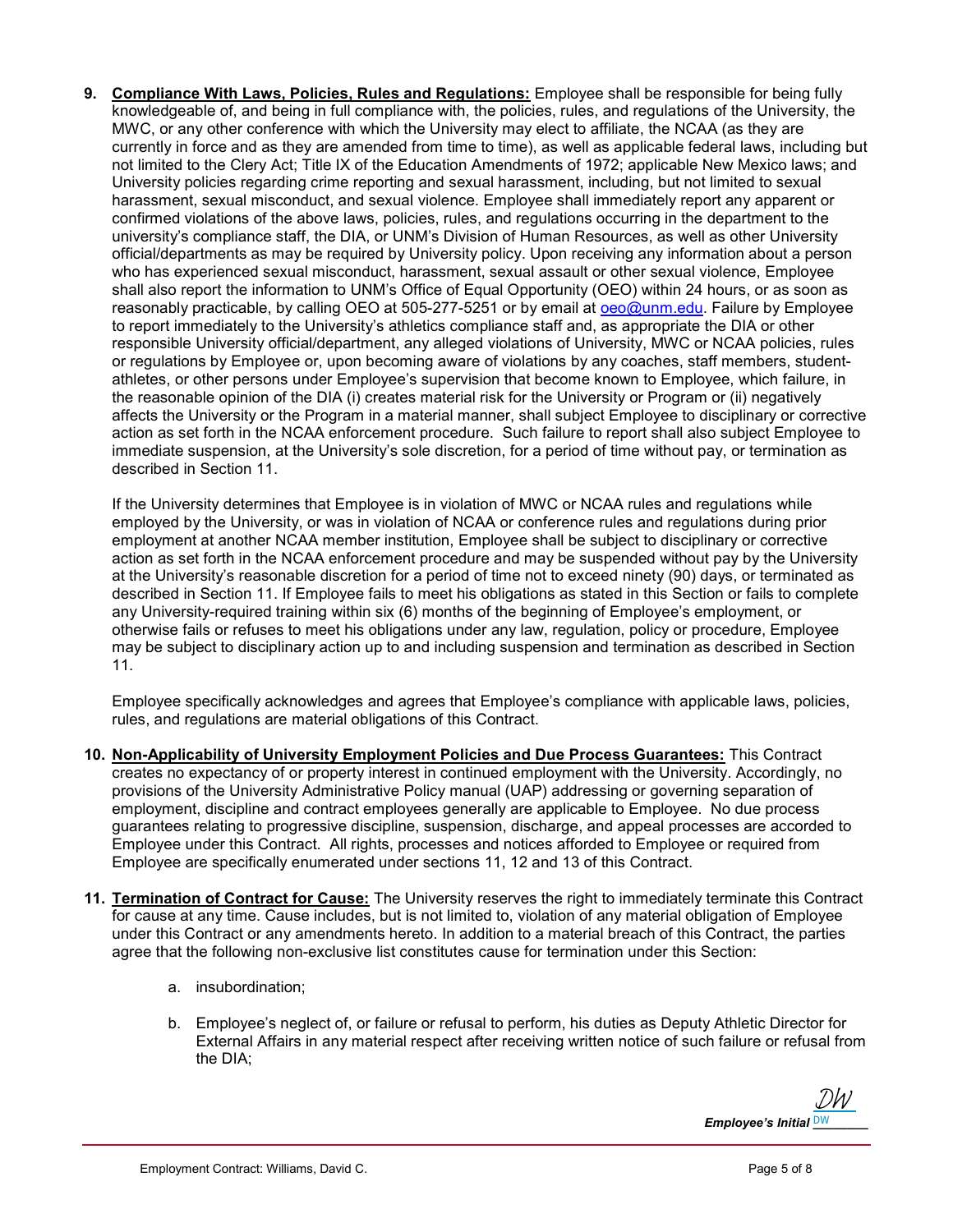- c. Malfeasance;
- d. Employee's failure to comport himself in a manner consistent with good sportsmanship or the moral, ethical or academic standards specified in this Contract or in University policies and regulations;
- e. failure of Employee or any other person under his supervision and direction to comply with applicable standards or regulations of the MWC or the NCAA, federal or state law, or University rules, regulations or policies, as amended from time to time, regardless of whether such violation results in the imposition of sanctions or other consequences;
- f. Employee's failure to promote an atmosphere of compliance or his failure to properly and effectively monitor personnel under his supervision and direction which results in material noncompliance by Employee's personnel, with applicable standards or regulations of the MWC or the NCAA, federal or state law, or University rules, regulations, or policies, as amended from time to time, regardless of whether such violation results in the imposition of sanctions or other consequences;
- g. Employee's instruction to any member of the Athletics Department, student or other person to respond inaccurately or incompletely to any request or inquiry concerning a matter relevant to University's athletic programs or other institution of higher learning which shall be propounded by University, the NCAA, the MWC or other governing body having supervision over the athletic programs of University or such other institution of higher learning, or required by law;
- h. Employee's failure to fully cooperate in the enforcement and implementation of any drug testing and/or education program established by the University, the MWC, the NCAA, or pursuant to federal or state law that is applicable to student athletes or other employees of the University;
- i. Employee's being charged with, indicted for, pleading no contest to, or being convicted of (i) any felony; or, (ii) any misdemeanor involving gambling, drugs or alcohol
- j. engaging in conduct which either (i) displays a continual, serious disrespect or continual, serious disregard for the mission of the University, (ii) brings Employee into public disrepute (ii) constitutes moral turpitude or breaches the high moral and ethical standards applicable to Employee as a visible representative of the University;
- k. major or repeated minor violation of policies, rules, or regulations of the University; major or repeated secondary infractions of the MWC or NCAA rules (including any similar infraction which may have occurred at Employee's prior employment); major or repeated minor violation of New Mexico or federal laws, regulations, or policies;
- l. Employee's misconduct, whether or not relating to Employee's employment, which is not in the best interest of the University or which violates the University's mission, interests, policies, or regulations, and which causes material damage to the reputation or dignity of the University or its athletics program;
- m. participating in any (i) gambling, bookmaking, wagering, or betting involving any athletic contest whatsoever wither by soliciting, placing or accepting a bet or wager or through a bookmaker, a pool, or any other method of gambling; or (ii) counseling, instruction, encouraging, or knowingly and intentionally permitting any student-athlete, assistant coach, or other individual under or subject to Employee's control, authority, or supervision to participate in such activity;
- n. failure to report promptly to the DIA in writing any violations or potential violations known to Employee of University Rules including, but not limited to, those by Employee, coaching staff, student athletes or other persons under the direct control or supervision of Employee;

Employee's Initial <u>DW\_\_\_\_\_\_</u> [DW](https://secure.na2.echosign.com/verifier?tx=CBJCHBCAABAAiNy1Fm5d1bfjwRi0e9XxeUjXQKE8q880)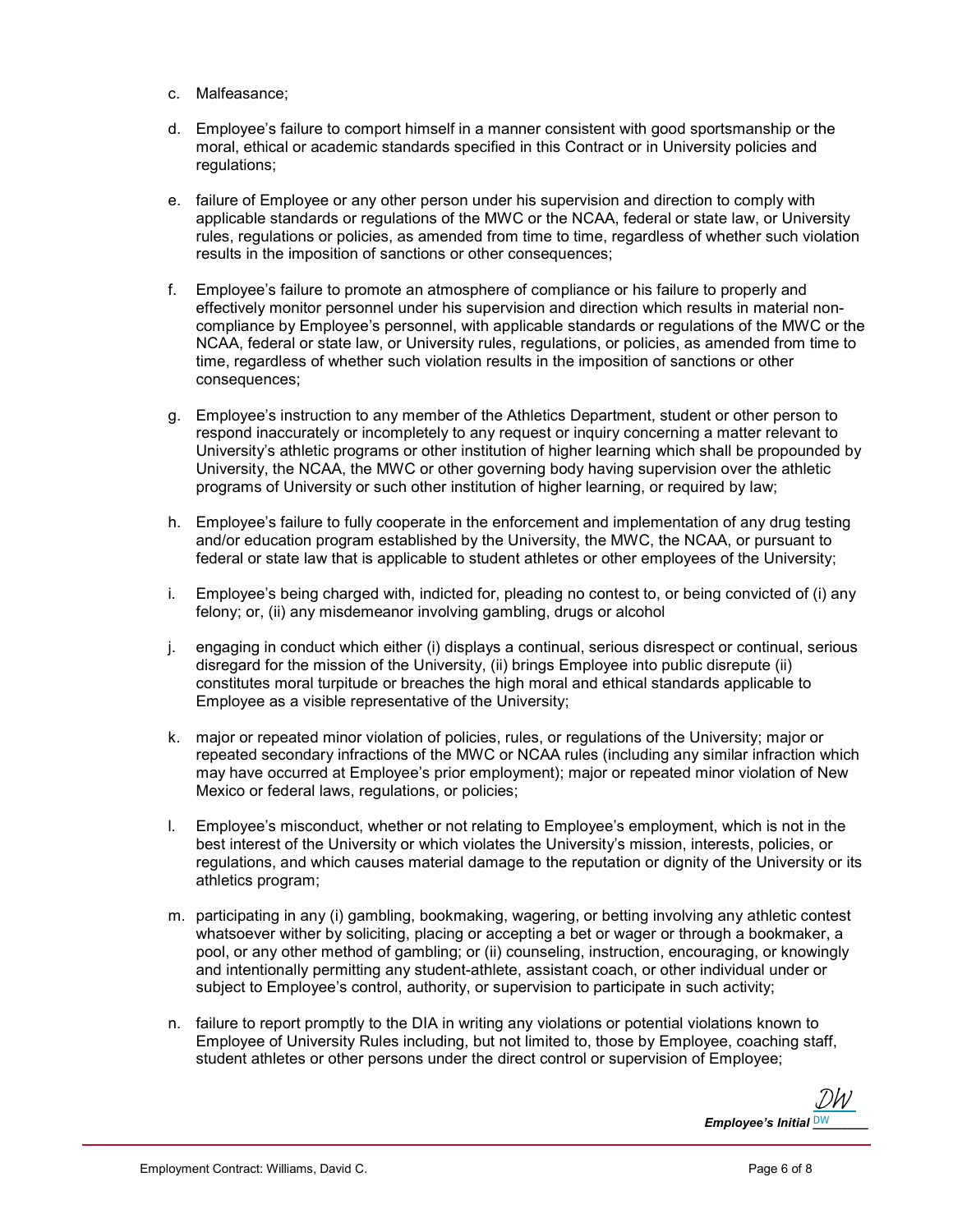- o. failure to take reasonable steps to ensure the physical and mental wellbeing of student athletes;
- p. willful or grossly negligent conduct injurious to the Athletics Department or the University;
- q. any other violation of policies of the University or its Athletics Department.

If this Contract is terminated for cause, the University shall have no further liability except for base salary and fringe benefits accrued to the date of termination.

Nothing in this Section shall prevent, limit or otherwise interfere with the University's right to terminate the services of the Employee without cause at any time subject to the provisions of Section 12 herein. Therefore, this Section creates no expectancy of or property interest in continued employment and no University Administrative Policy addressing or governing progressive discipline, discharge or the appeal process for discharge shall be applicable to Employee.

- 12. Contract Non-Renewal: Employee expressly agrees that there exists no expectancy of renewal of this Contract beyond the term stated in Section 2 herein. Employee also expressly agrees that no notice that this Contract will not be renewed is required. Employee understands that this provision contradicts UAP 3240, Contract Employees, and expressly agrees that no notice is required. The obligations of the University and Employee pursuant to this Contract shall terminate with the termination or non-renewal of Employee's employment.
- 13. Termination by Disability or Death: It is expressly understood and agreed that this is a personal service agreement between the parties and that in the event of the incapacity of Employee to the degree that he is rendered incapable of performing the obligations and duties contained in this Contract for a period of more than ninety (90) consecutive days, as certified by two (2) physicians selected or approved by the University, or his untimely demise, this Contract shall terminate and the University shall have no further financial or other obligation whosoever hereunder except to pay Employee his base salary and benefits accrued to the date of termination.
- 14. Complete Employment Contract: This Employment Contract and any Exhibits attached hereto and incorporated herein by reference, constitute the final and complete agreement between the parties. Any amendments or further addenda, hereafter agreed to by both parties, shall be in writing and executed with the same formality. All prior and contemporaneous negotiations and agreements pertaining to Employee's employment by the University are deemed incorporated into this Contract and such documents and instruments are deemed to have been abandoned if not so incorporated. No verbal understandings, statements, promises, or inducements contrary to the terms of this Contract exist.
- 15. Severability: If any provision of this Contract is held to be invalid or unenforceable for any reason, such provision shall be ineffective to the extent of such invalidity or unenforceability; provided, however, that the remaining provisions will continue in full force without being impaired or invalidated in any way unless such invalid or unenforceable provision or clause shall be so significant as to materially affect the Parties' expectations regarding this Contract. The Parties shall replace any invalid or unenforceable provision with valid provision which most closely approximates the intent and economic effect of the invalid or unenforceable provision.
- 16. Governing Law and Forum: This Contract, and any other amendments, shall be governed by and construed in accordance with the laws of the State of New Mexico and the policies and procedures of The University of New Mexico Board of Regents.
- 17. Waiver: No waiver by either party of any rights under this Contract will be valid unless set forth in a writing signed by that party. The failure of either party to insist upon strict performance of this Contract shall not be construed as a waiver of any of the party's other rights under the Contract.

Employee's Initial <u>DW\_\_\_\_\_\_</u> [DW](https://secure.na2.echosign.com/verifier?tx=CBJCHBCAABAAiNy1Fm5d1bfjwRi0e9XxeUjXQKE8q880)